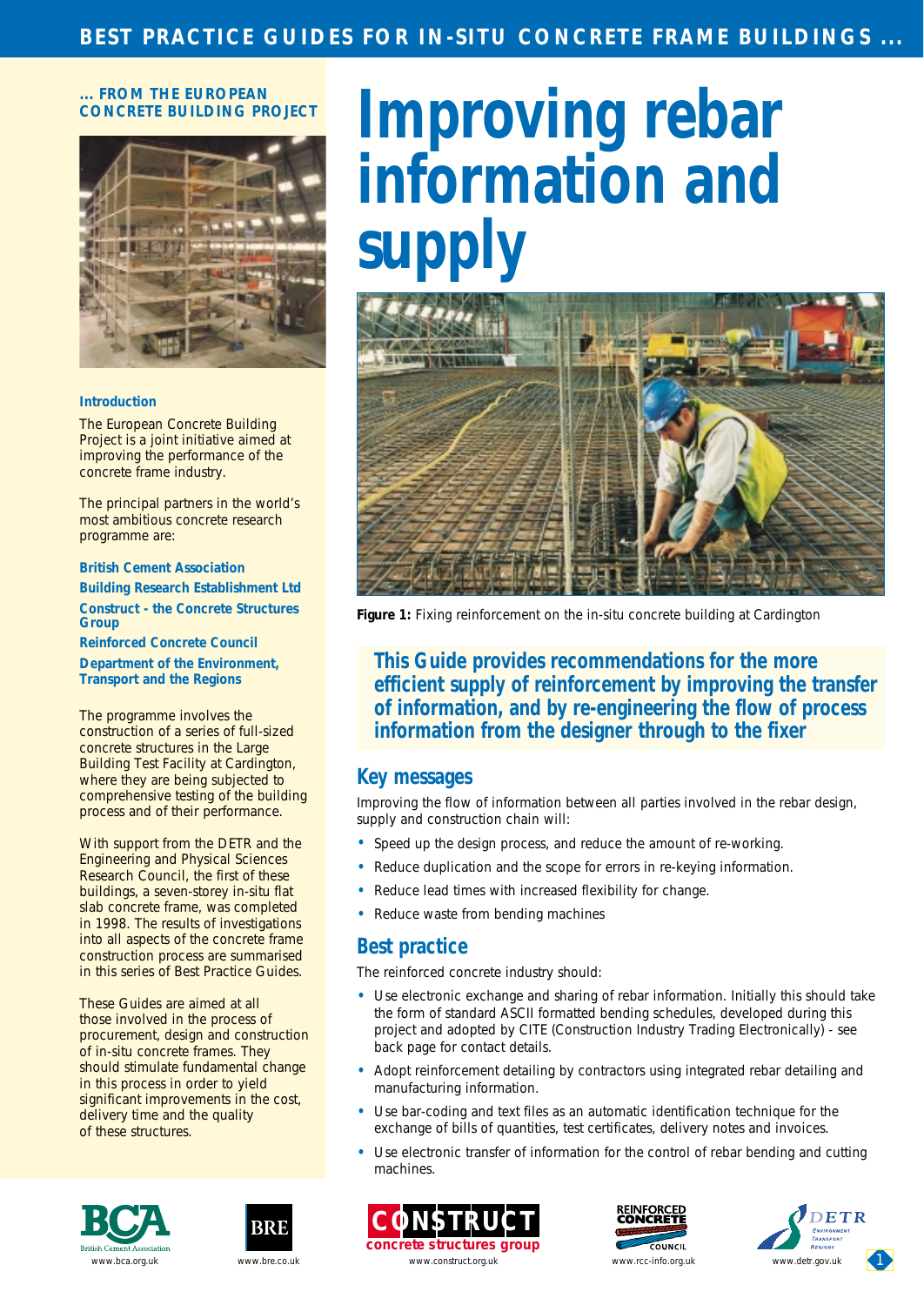# **Identification of current practices**

To aid understanding of the information flow throughout the rebar supply chain, current practices and procedures used in the procurement of rebar have been studied and modelled, from design through manufacturing, production and supply to construction.

Consideration of case studies and discussion with the project partners has led to the development of the generic rebar process diagram summarised in Figure 2. It includes all the activities in the rebar process from design through raw material manufacture to production, supply and fixing. The diagram portrays the whole rebar process and serves as an outline for developing more detailed rebar information flow diagrams using standard modelling tools adapted to the rebar process (Figure 3).

The models developed were verified by comparing them with procedures observed at manufacturing plants, designers' offices and contractors' sites and offices.

In addition to identifying the communication paths between the various parties, the information to be transferred was examined. This involved collecting the traditional paper forms from each of the participating organisations. These were studied to highlight information to be passed between these parties and the extent of duplication that resulted from not being able to share information.

Analysis of current practices has highlighted potential areas for improvement. The main findings are summarised below.

### **The design process**

Consultants usually feel at ease in passing design drawings to in-house or subcontractor reinforcement detailers. The detailers are treated as partners and appropriate information is passed on to them as required, without the need to wait until a complete package of calculations, sketches and general arrangement drawings is finalised. However in the approach advocated by Construct (Reference 1), in which the detailing is contractor-led, any drawings passed to contractors need to be complete. In this situation a contractor detailer cannot proceed before receiving drawings of final design from consultants.

The Construct approach aims at saving time by allowing contractors the right to take decisions to rationalise reinforcement in order to achieve early



*Figure 2: A generic diagram showing rebar process information flow*



*Figure 3: Modelling tool applied to rebar processes*



*Figure 4: A bending machine controller obtains information directly from the office database*

2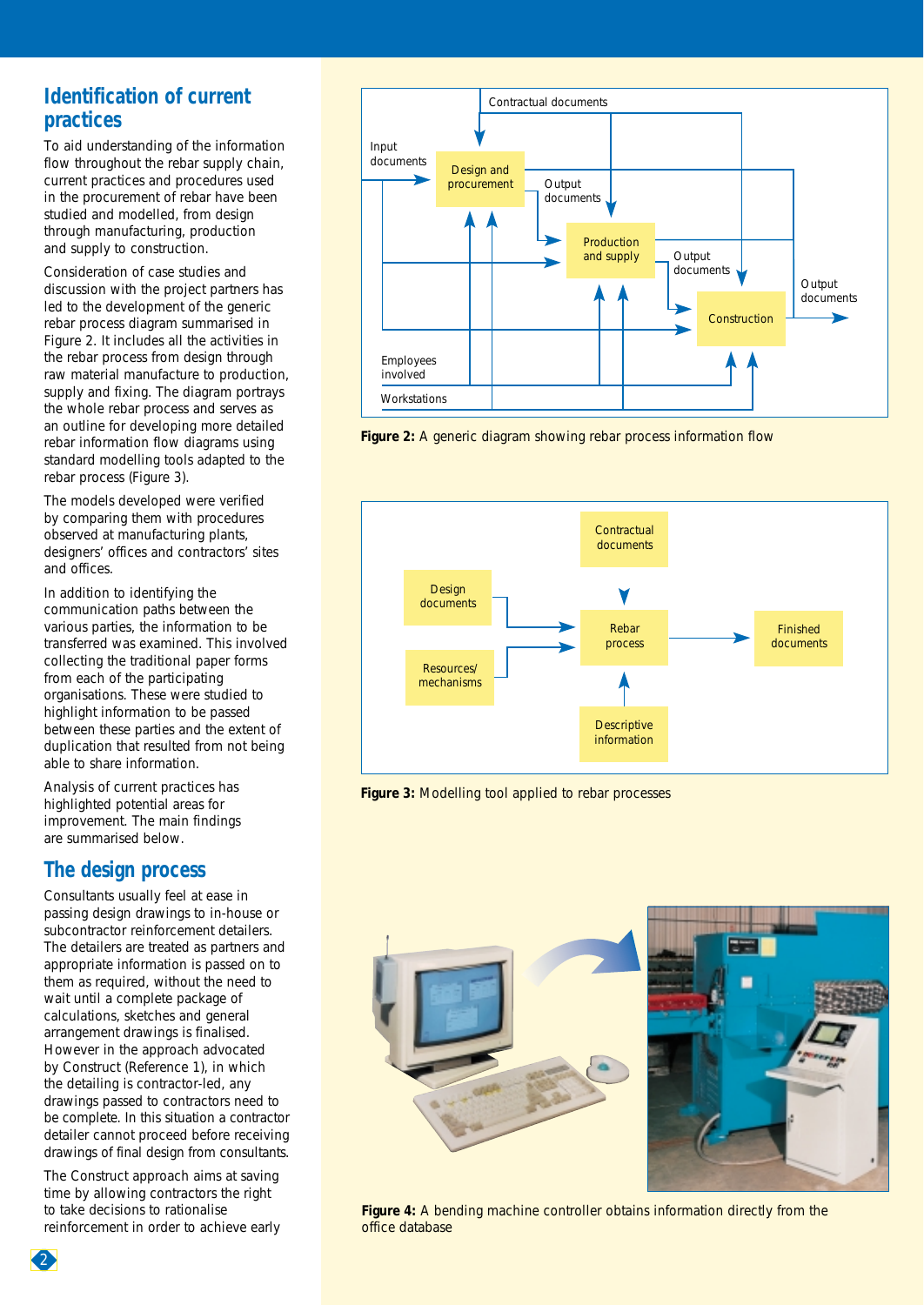striking of formwork and to optimise productivity.

On any project, reinforcement drawings may be revised several times as a result of technical or human error or a change to design initiated by one of the parties involved in the construction contract. This process of revising drawings has many implications on the speed and cost of construction. Construct claims that its approach should reduce the number of times drawings are revised since the contractor participation minimises the element of change during execution of the project.

The time saved by not having to return the drawings for re-design could well compensate for time used by the consultant engineer in the preparation of complete batches of final design drawings.

In most current procurement methods the detail drawings are returned for approval and verification by the consultant engineer. This is an unnecessary step and should be replaced by an assured 'forward path' procedure.

# **Information technology**

Software developers have traditionally thought of rebar design as a set of activities performed by one party, either the consultant, architect or detailer. Hence they often fail to address issues related to suppliers and manufacturers such as data exchange formats and the use of output information from costing, estimating and stock control activities.

Structural engineers, detailers, contractors and suppliers are all using design and detailing packages. However, because of the lack of an agreed data exchange format, they are currently unable to exchange bending schedules that are created using these packages. Most software packages produce an ASCII file format, but these formats are not standardised and hence cannot currently be exchanged throughout the industry. There is also little coherence between the detailing software

## **Manufacturing, production and supply**

Manufacturers of rebar shearing and bending equipment are currently developing their products in line with developments in information technology. New machines that are more automated than previous generations are now available. They are capable of interfacing with officegenerated design data. The difficulty

lies with suppliers who find investing in new state-of-the-art machinery very costly both in terms of capital expenditure and workforce training. The majority of suppliers are using partially automated machines. In many cases, even those who have invested in new machines are not utilising their interface and automated capabilities.

Once set, bending machines produce reasonably accurate rebars, but the first one or two bars of each batch are taken as samples for checking the settings and are always scrapped, increasing the wastage. This would not occur if the new automated machines were used to their full capability.

Virtually all reinforcement in the UK is manufactured by CARES-approved fabricators (see back page). To date, the systems employed by the majority of these fabricators and their customers have been based on the receipt, translation, storage and transmission of hard copy documents and records. Whilst the systems employed by CARES and its approved firms have been generally sound and reliable, errors which do occur are caused by human error in the replication and transmission of data on paper. Furthermore, paperbased traceability systems in the form of order documents, test certificates or production records, involve retention and retrieval systems that are expensive and inefficient.

Use of bar-coding is currently rare and manufacturers who have adopted it have limited its use to their own purposes.

# **Prefabrication and assembly**

It has become common practice for prefabricated wire-mesh mats and rolls, and specialist items such as shear ladders etc. to be procured from manufacturers. However, the use of cages pre-assembled off-site is rare and concentrated in certain jobs such as tunnelling and other specialised areas. Factory prefabricated cages are not favoured due to the high cost of transport and the wider responsibility for their structural performance, but there are advantages to be gained from such prefabrication.

## **Achieving best practice in rebar information and supply**

• In addition to their effort in developing state-of-the-art machinery, manufacturers of reinforcement cutting and bending equipment should think of ways in which their older machines can be upgraded. These then should be able to handle

electronic data interchange over networks or via data saving devices, floppy disks etc. in a similar manner to the controller units of newer machines (Figure 4).

- Fabricators should automate information transfer in their plant. With the new generation of equipment it is possible to transfer bending schedule data from detailers' computers directly to shearing and bending machines. This feature needs to be fully exploited, and this requires a standard data exchange format. This view is supported by members of Construction Industry Trading Electronically (CITE). As a first step towards rebar process automation, a proposed ASCII format has been developed as part of this project for the standardisation of bending schedule information exchange. The format has been adopted by CITE as an industry standard and CITE members will be encouraged to use it.
- Traditionally, steel-framed structures are detailed by the nominated fabricator, and this is provided for in the Association of Consulting Engineers (ACE) agreement. In 1995 new ACE agreements were introduced to encourage specialist concrete contractors to detail reinforced concrete structures in a similar way. This approach was further promoted by the publication of the Construct document on contractor-led detailing (Reference 1).
- Designers and contractors should agree on which procurement method is best and adopt that approach. An assured 'forward path' approach is needed in which a job delegated to a second party moves on to the third and following parties in the chain and does not return unnecessarily.
- The proposed data exchange format adopted by CITE should be seen as a starting point. There is scope for a more sophisticated standardised data exchange format to be developed in the future to cope with graphic information, and with the use of object-orientated programming.
- New standardised formats for electronic data exchange will remove the element of duplication that is associated with the traditional paper forms currently used, and permit rapid electronic transfer of the most commonly exchanged items (i.e. bending schedules and test certificates).
- Automatic identification (AI) of materials should be applied